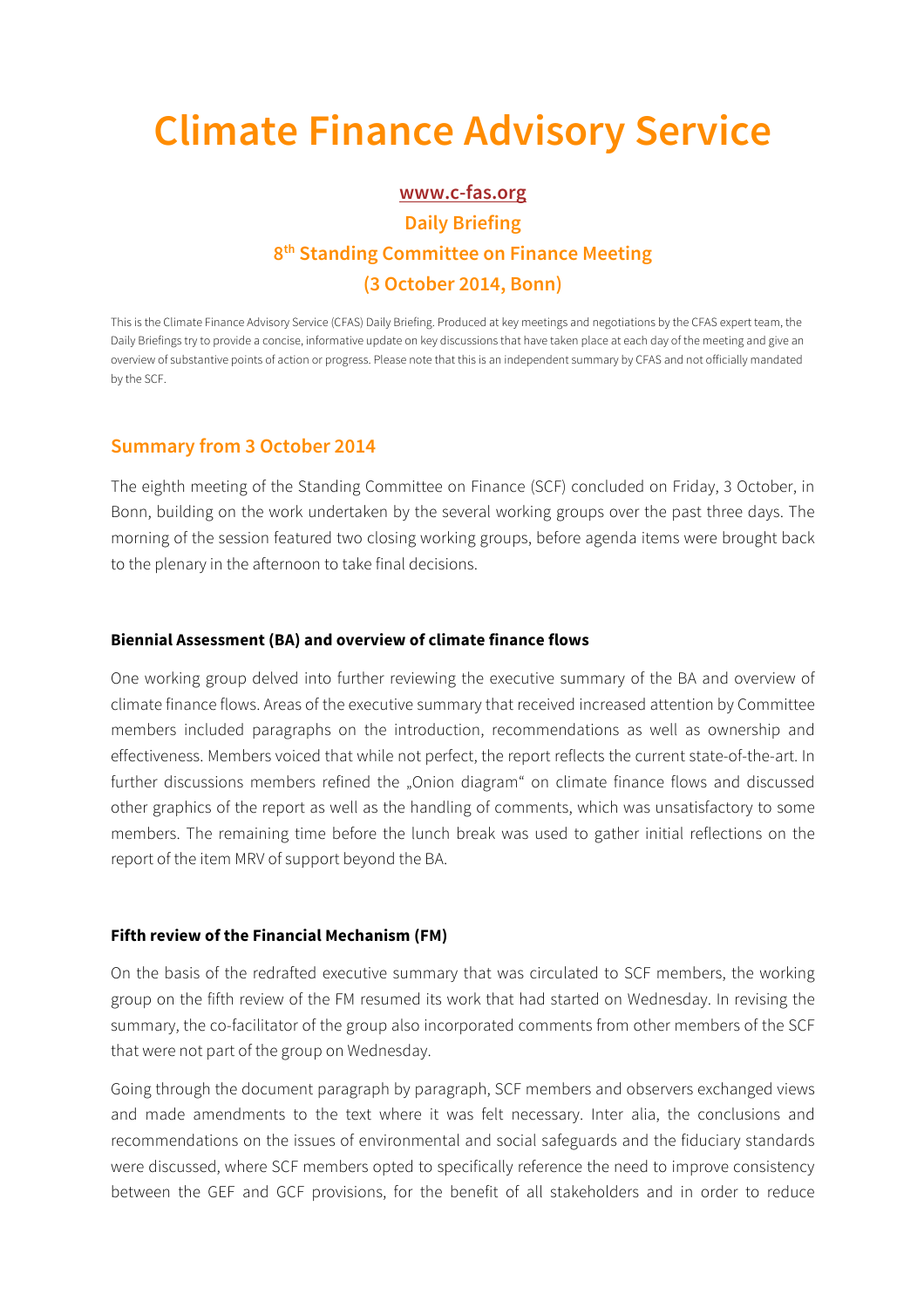transaction costs by making it easier for implementing entities to navigate both systems. The issue of co-financing was also touched upon briefly, highlighting the challenges it may impose on LDCs and SIDS to access funds. Further, the topic of adequacy, predictability and sustainability of funds was discussed in detail. Rather than stating that the LDCF and SCCF were not able to fulfil their mandates, the text was changed to remark that while the overall provision of funding to these funds has increased, there was still a backlog of unfunded projects remaining. Finally, the aspect of consistency and complementarity of the FM with other financial flows and sources of investments was elaborated extensively, with SCF members noting that the current version of the summary failed to capture the bigger picture, in contrary to what the title of the section suggests.

After lunch SCF members and observers gathered in the plenary for final decisions on all items.

### **Draft guidance to the operating entities (OE) of the FM**

The chair of the SCF started the plenary on the report of the working group for draft guidance to the OE. There were two major changes in the template, as presented in the previous CFAS daily briefing. Two new columns had now been inserted: On accountability, the column title had been amended to become "sources of information accountability". Also the last column had been changed and is now titled "proposed inputs".

Members also spent some times considering, whether according to the COP and GCF arrangement, additional criteria to "eligibility criteria, programme priorities and policies" should be part of the template. While Para 2 of the arrangement stipulates that "the GCF shall receive guidance from the COP, including on matters related to policies, programme priorities and eligibility criteria", some members were of the view that the COP should provide guidance beyond those three elements.

Since, it seemed not possible to have a conclusion on the guidance to the OE, SCF members discussed how the Committee would proceed with the issue before the COP. It was agreed that the SCF would be invited to provide inputs to the draft template by 15 October 2014. Then SCF members would be requested to react on the compiled document within one week. Afterwards, the template would be annexed to the COP report.

#### **BA and overview of climate finance flows**

After the co-facilitator presented the amendments in the executive summary, members endorsed it with some minor changes. However, the SCF elaborated on the use of the operational definition of climate finance proposed in the BA report. Currently the Convention does not offer a definition on climate finance, but rather specifies the commitment for the provision of climate finance. Moreover, data collectors and aggregators use different operational definitions, nevertheless with some common elements. Ultimately, the operational definition proposed in the BA points to a convergence: "Climate finance aims to reduce emissions and enhance sinks of greenhouse gases and to reduce vulnerability to and enhance/maintain the resilience of human and ecological systems to climate change". The part on definition invites Parties to consider the definitional elements for future reporting under the Convention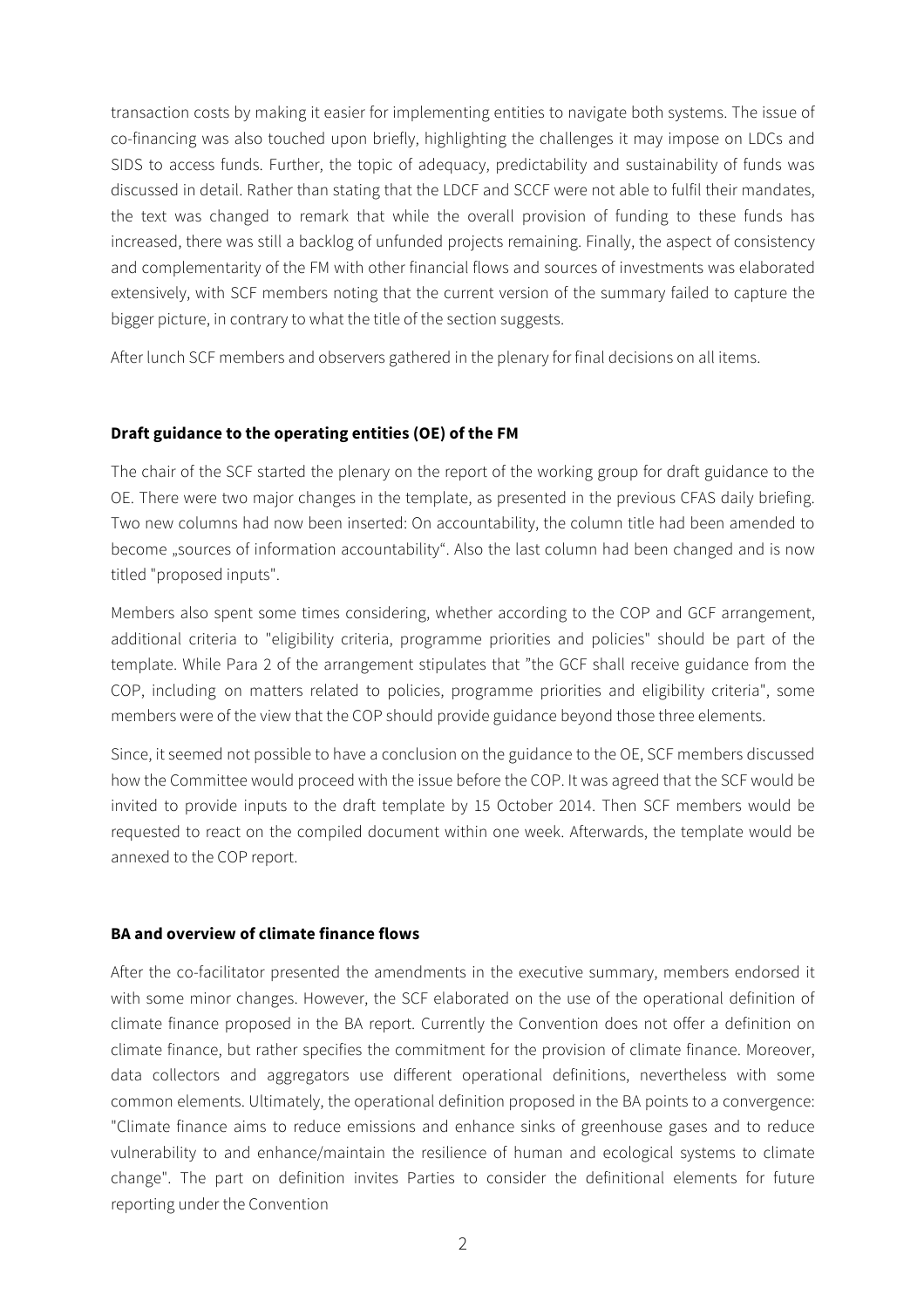#### **MRV of support beyond the BA**

The co-facilitator presented the report to the plenary, which now contains three parts: The first part on background information recalls the mandate given by the COP, requesting the COP to work on the MRV of finance. The second part deals with the agreement reached during this meeting, looking at possible activities to be undertaken in next year's workplan in order to advance the work MRV beyond the BA. Possible activities could be based on COP20 outcomes. The third part provides a list and timeline of on-going activities related to MRV of support under the Convention.

#### **Fifth review of the FM**

The facilitator of the working group briefly updated SCF members on the good progress achieved during the last three days on reviewing the executive summary of the technical paper regarding the fifth review of the FM. However, it was proposed that the remaining work on this item would continue intersessionally on the basis of a redraft of the executive summary and the technical paper, which will be circulated to Committee members after the meeting. This provides the opportunity to SCF members that were not part of the working group to take adequate time to comment on the revision, with a view of finalizing this exercise by the end of October. The executive summary will be annexed to the official report of the SCF to COP20 in Lima.

#### **Coordination and coherence: the issue of financing for forest**

The work of the working group from Thursday was presented to SCF members. Some SCF members raised questions of clarification, especially regarding amendments to the background document on financing for forests, i.e. the proposal of compiling additional data on public forest financing, as well as on investments that may drive deforestation and forest degradation. Another member suggested limiting the scope to forest finance within the UNFCCC, for instance examining the activities of the GEF.

The co-facilitator of the group also provided SCF members with some insights on the rationale behind the proposed amendments, which is reasoned in giving a comprehensive analysis and understanding of drivers for investments into land use activities, in particular to those that may not be sustainable. In addition, the notion was raised that this exercise does in fact only mark a first step in the direction of enhancing coherence and coordination, and had to be seen in conjunction with the 3rd SCF Forum on financing for forests.

The work on this agenda item will continue intersessionally by the established working group.

#### **3rd SCF Forum on financing for forests**

In his report back to the plenary, the appointed facilitator informed SCF members on the progress made in the group, along with proposing the creation of a dedicated group to work on the 2015 Forum. In addition, the SCF decided that organizations interested in collaborating with the SCF in